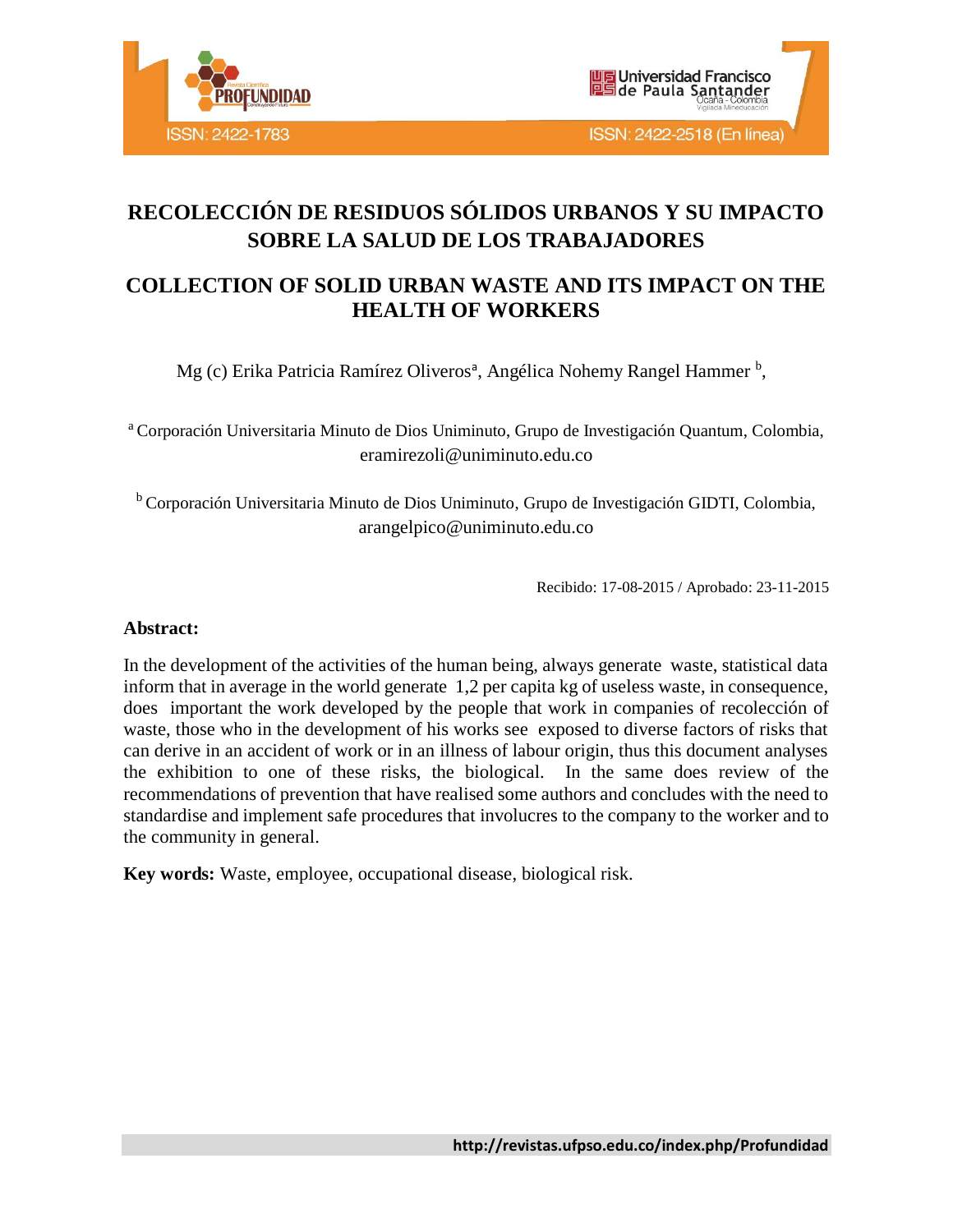#### **INTRODUCTION**

The human being in the development of the activities, produce waste, "In the world the per capita average newspaper of useless waste is about 1.2 Kg" (Revista Dinero 2015), therefore Colombia is not extraneous to this reality, which "currently generates 0,95 Kg of urban rubbish by day for every inhabitant" (Revista Dinero 2015).

The integral management of the solid waste has been a worry of old dates:

The first hygienists appeared during the industrial revolution, in the 19th century, as consequence of the demographic explosion that this supposed which originated in big urban concentrations. These first ambientologists proposed measures to clean the streets, concerned by the big quantity of scraps and wastes that existed in the public roads. (Euformación consultores S.L., 2012, p.55)

Over time it has been developed, in different political countries for the integral management of waste.

In the mid-twentieth century began to develop a more appropriate management of household solid waste, especially uncontrolled spills in streets and roads.

This brought with it, not only an improvement in the quality of the landscape and health, but also a positive effect on the valuation of the land, which led the populations to settle in new residential areas or - urban qualifications of greater added value.

Currently, the management of the domestic waste covers from the instant in that the citizen leaves in his cube of rubbish or container the residue in question until the moment in that it proceeds to its elimination or treatment of recovery or recycled. (Euformación consultores S.L., 2012, p.55)

Nowadays in Colombia, the model of waste collection is done door- to-door, this wants to say that the citizen deposits the stock exchanges of rubbish in front of his domicile, in some neighborhoods they are put into baskets or points of gather and in the buildings and residential groups in the destined toilets for such end, there are collected of manual form by the collection operators to be deposited in the collector vehicle and later it finish when the collection route this to the place of final disposal.

In the urban collection of domestic solid waste, generally participate four workers by compactor vehicle, a person drives the vehicle and the other goes walking and collecting the stock exchanges that are deposited in the same, from this collection activity, it is generated two types of risks, the risk to have an accident and the risk to purchase a disease.

For the first appearance, that is to say, for the risk of accident, it is identified some unsure conditions that they could allow the event, Cheerful (s.f.), states:

-Design or unsuitable use of the tools and team of work

- Railing too high of the collector vehicles (not recommended more than 1.20 m).

- Excessively bulky or heavy containers for average human effort.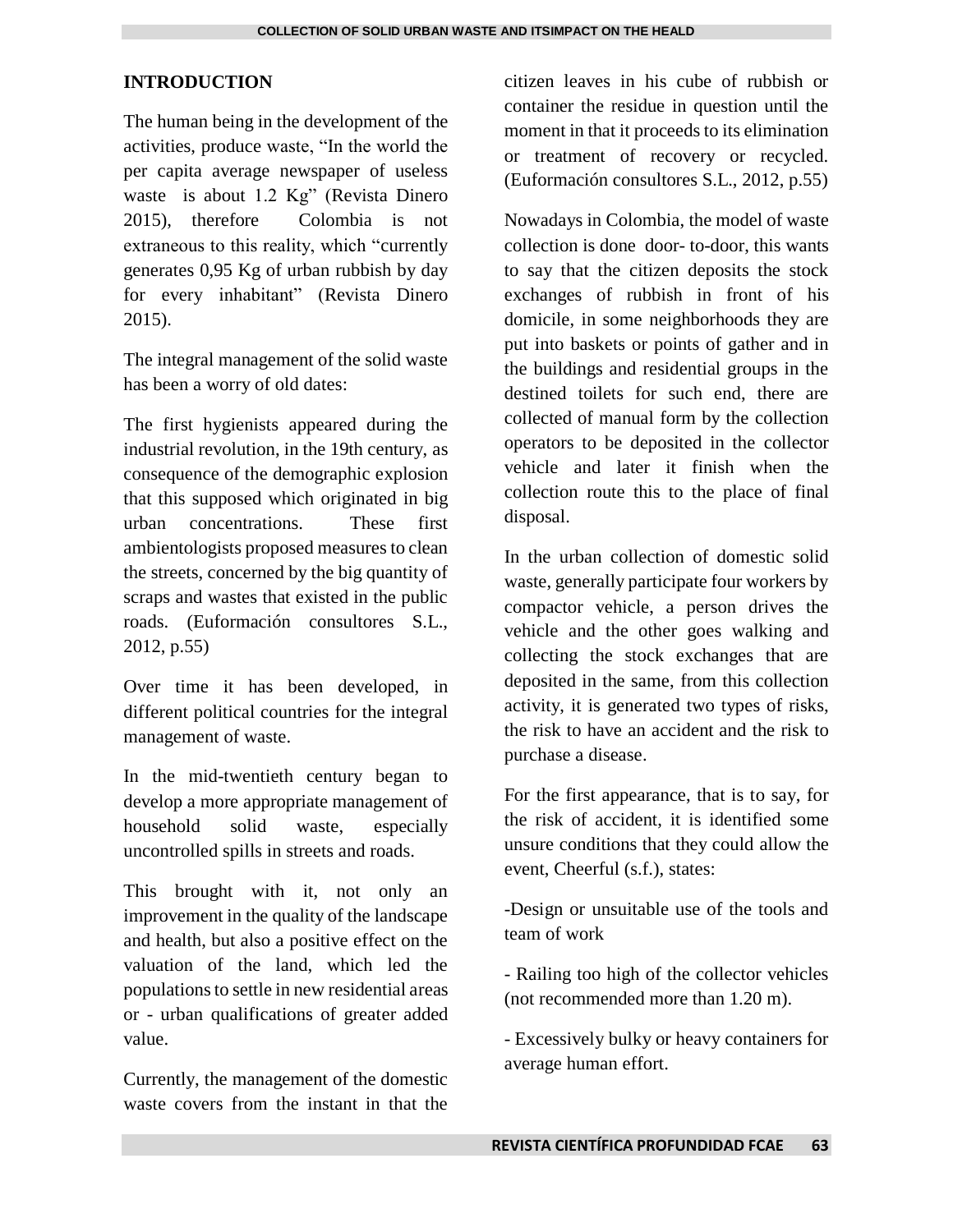- Bad position when lifting containers (the force is supported by the flexed column, instead of the muscles of the limbs working with the spine in a straight position)

- Injury due to lack of dexterity or care when handling spikes, lampas or trenches.

On the other hand, there is a risk of acquiring diseases, for this it is necessary to talk about biological risks, which are associated with the presence and incidence of certain microorganisms in work environments. These microbes, when entering the body economy can trigger infectious diseases, allergic reactions and intoxications in human beings. (Álvarez, Faizal and Valderrama, 2010).

It is as well as the worker involved in the collection of urban solid waste that they are exposed to:

The biological risk, derived from the exhibition to the biological agents. It is important to stand out that this exhibition self-evident of direct or indirect form. The direct form is originated when the staff manipulates directly biological agents through techniques or procedures established. Álvarez et al. (2010).

In the case of the collector employee of solid waste, the biological agents proliferate by the decomposition of food waste, elements polluted with corporal fluids, short stinging elements like needles, leaves amongst other, that can go in contact with the employee at the moment of manipulation of the stock exchanges that contain the waste and that in some opportunities break as they do not resist the weight of the same or are even ripped by present materials in its interior.

Regarding the services of urban cleaning, the biological risk to the that are exposed the workers, is related with their easiness of access to rubbishes and to scraps, with the consequent possibility of infection, by contact and inhalation, since the rubbishes can be cumulus of infected agents because of its varied content; they are besides ideal places for the proliferation of big quantity of germs, many of them present in the processes of decomposition of the nitrogenous materials (meats, fishes, etc.),these problems sharpen by the frequency of abrasions and wounds in the skin, that facilitate the entrance of the pathogenic germs to the organism. Colombian society of work medicine (2014).

The data gathered in a study realized by the institute of legal medicine of Costa Rica under the direction of the doctor Mark To.

García Suárez, that had by goal to evaluate the conditions of health of the employees that manipulate solid waste, in a population of Bolivia found:

From the pathologies observed there are some with high prevalence rates such as low back pain and 3 out of every 4 workers got this. The pains of the extremities are observed in an even greater proportion and the cervical ones are also frequent. This can be related to the fact that the workers become people who are in the questions, answers, errors, situations, etc. García (1997).

Regarding manifestations of diseases at eye level "Conjunctivitis is a quite frequent pathology, for which there is no clear etiology, but it could be associated with eye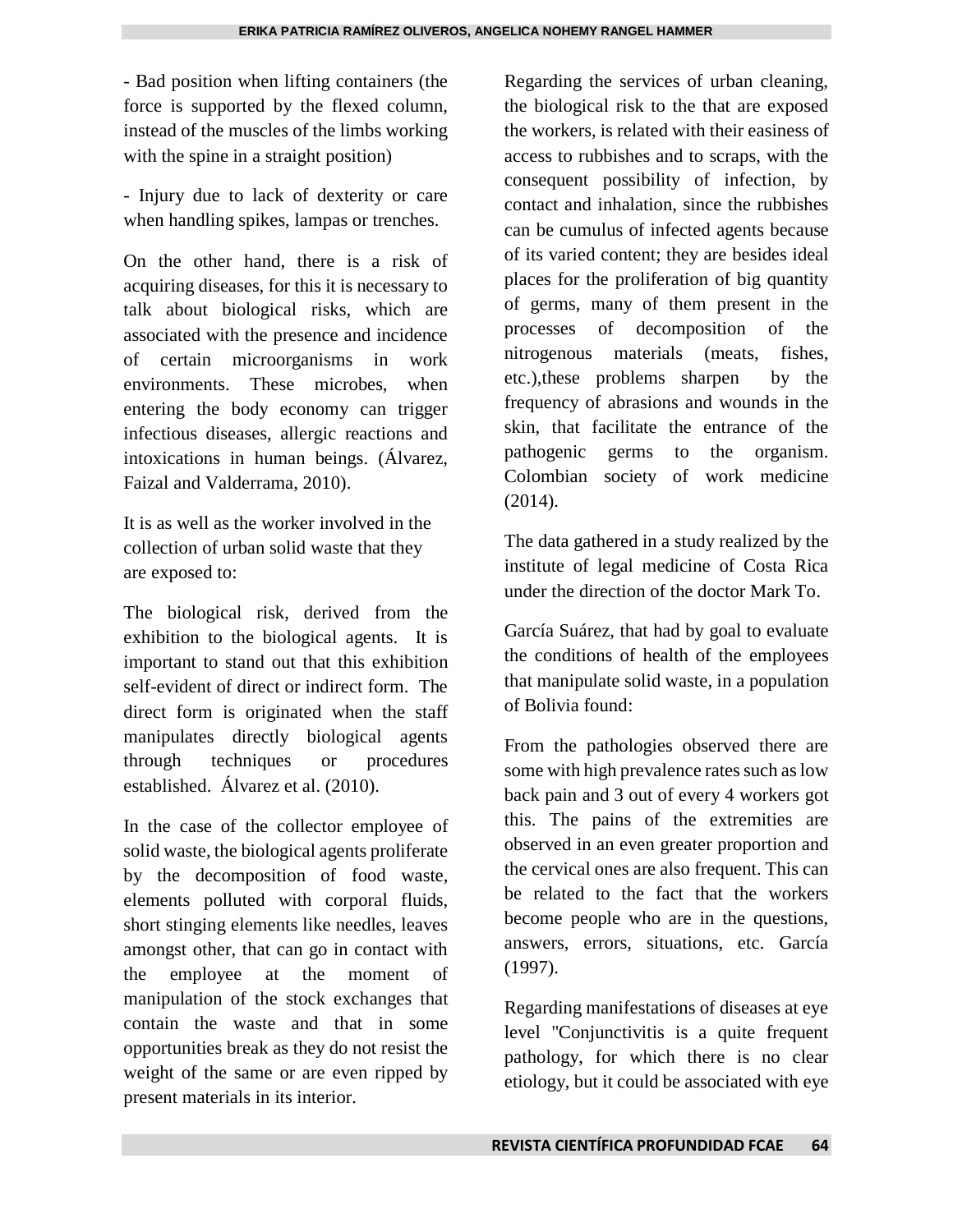contamination by dust particles, toxic liquids or by contact of contaminated hands with the eyes."García (1997). Similarly it is mentioned other conditions, "Several conditions detected with a high frequency such as weakness, anxiety, depression and irritability, deserve further study to establish the cause of them." García (1997).

In Colombia few studies have been realized on the subject, they have not found available data about measurements or analysis realized by the companies that give account of dangerous atmospheres or other factors that can affect the health of the collector employee of solid waste. Other studies state:

The high incidence rates of gastrointestinal problems, eye and skin irritation and symptoms of toxic organic dust syndrome (flu-like symptoms, cough, muscle aches, fever, fatigue, headache) have been reported among the employees. The available data on exposure to bioaerosols and volatile compounds have indicated that these waste pickers can be simultaneously exposed to several agents such as bacteria, dust containing endotoxins, mold spores, volatile organic compounds and fuel emissions. (Poulsen and Sánchez (as cited in SCMT 2014).

It exists another potential risk and it is the associated to contact with animals, the SCMT (2014) states:

In a special and relevant way regarding biological risk, the possibility of developing infections through direct contact with contaminated material, direct transmission of infectious agents by dog or rodent bites and the diseases generated when consuming animals raised in garbage dumps is

highlighted; Likewise, puncture wounds that can produce infections such as tetanus, hepatitis and HIV infection, are other sources of biological risk. (p.126)

By all the previous, it is necessary for the companies devoted to the collection of solid waste, to establish strategies for the identification and assessment of the risks associated to the tasks according to the role of each involved employee in the work, to establish plans of prevention depending on the identification of dangers and assessment of risks, especially protocol of vaccination, lab examinations and follow-up measures and control.

Regarding the needs of vaccination, In Colombia the SCMT (2014), recommends:

The vaccination recommendations for this heterogeneous service group are related to an occupational risk and epidemiological profile of immuno preventable diseases. The garbage and waste collection services companies, including the so-called "hospital garbage", works with "sewage", and similar ones, it requires primarily the vaccines and with the schemes described in the following table, against: Hepatitis B, Hepatitis A, Tetanus, diphtheria, typhoid fever and Influenza. (p.126)

Other measures of prevention are given in the application of protocols of biosecurity, and it is defined:

Set of preventive measures aimed at maintaining control of occupational risk factors from biological, physical or chemical agents, achieving the prevention of harmful impacts, ensuring that the development or final product of these